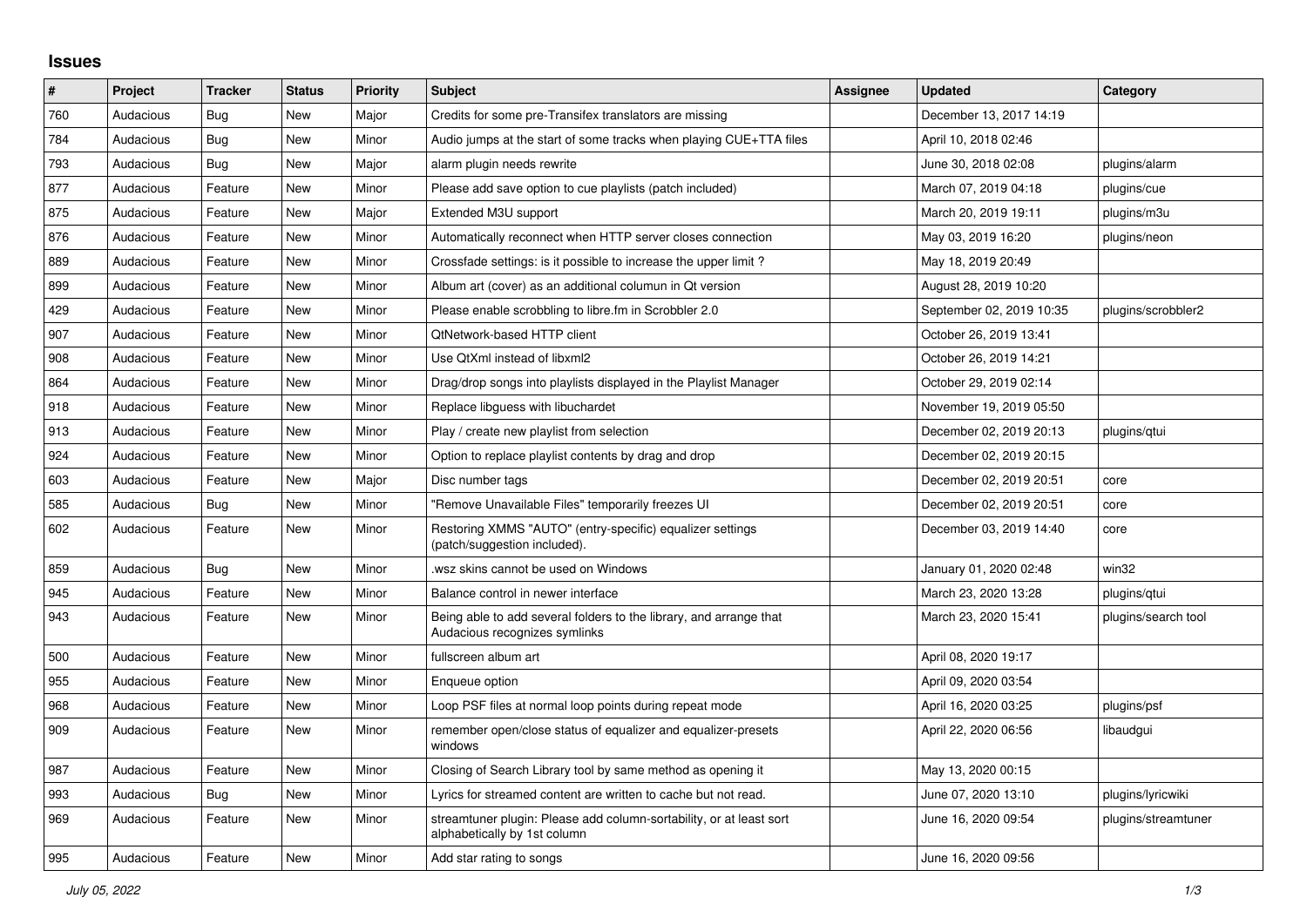| $\sharp$ | Project   | <b>Tracker</b> | <b>Status</b> | <b>Priority</b> | <b>Subject</b>                                                           | <b>Assignee</b> | <b>Updated</b>          | Category           |
|----------|-----------|----------------|---------------|-----------------|--------------------------------------------------------------------------|-----------------|-------------------------|--------------------|
| 996      | Audacious | Feature        | <b>New</b>    | Minor           | Refine playlists when searching (search all playlists)                   |                 | June 16, 2020 09:58     |                    |
| 1011     | Audacious | Feature        | <b>New</b>    | Minor           | Visible separator of folders in the playlist                             |                 | July 18, 2020 16:10     |                    |
| 1013     | Audacious | Feature        | New           | Minor           | Request re Album Art using music file metatag                            |                 | August 03, 2020 22:48   |                    |
| 1014     | Audacious | Bug            | New           | Minor           | Some . VGM/. VGZ files fail to play                                      |                 | August 17, 2020 15:29   | plugins/console    |
| 1046     | Audacious | Feature        | New           | Minor           | Add all id3v2 frames in the settings of Playlist available columns       |                 | December 28, 2020 21:14 | plugins/gtkui      |
| 1047     | Audacious | Feature        | <b>New</b>    | Minor           | Stop playing after any chosen track                                      |                 | December 29, 2020 01:23 |                    |
| 786      | Audacious | Feature        | New           | Minor           | Port global hotkeys plugin to Windows                                    |                 | January 04, 2021 21:52  | plugins/hotkey     |
| 956      | Audacious | Feature        | <b>New</b>    | Minor           | Stream to chromecast                                                     |                 | January 11, 2021 01:19  |                    |
| 1058     | Audacious | Feature        | New           | Minor           | Allow changing the language/locale in settings                           |                 | January 30, 2021 18:11  |                    |
| 1066     | Audacious | Feature        | <b>New</b>    | Minor           | Allow Equalizer window to be resized.                                    |                 | February 11, 2021 10:05 |                    |
| 1067     | Audacious | Feature        | <b>New</b>    | Minor           | Equalizer adjustments are coarse.                                        |                 | February 11, 2021 10:09 |                    |
| 51       | Audacious | Feature        | New           | Minor           | Option to inhibit suspend                                                |                 | February 13, 2021 09:23 |                    |
| 1072     | Audacious | Feature        | <b>New</b>    | Minor           | QT AOSD plugin                                                           |                 | February 17, 2021 21:18 | plugins/aosd       |
| 1082     | Audacious | Feature        | New           | Minor           | File writer option to pad track numbers with leading zeros               |                 | March 31, 2021 00:15    | plugins/filewriter |
| 1071     | Audacious | Feature        | New           | Minor           | Linkage could be improved for packagers.                                 |                 | March 31, 2021 00:32    |                    |
| 882      | Audacious | Feature        | New           | Minor           | Consider adding vgmstream plugin                                         |                 | April 07, 2021 00:47    |                    |
| 883      | Audacious | Feature        | New           | Minor           | Consider adding USF plugin                                               |                 | April 07, 2021 01:00    |                    |
| 1088     | Audacious | Feature        | New           | Minor           | plugin: status icon: ADD option to select tray mouse Middle Click action |                 | April 11, 2021 12:05    | plugins/statusicon |
| 196      | Audacious | Bug            | New           | Minor           | Wrong channel map when doing surround playback                           |                 | April 13, 2021 03:48    |                    |
| 1091     | Audacious | Feature        | New           | Minor           | Built-in lyrics support                                                  |                 | April 28, 2021 18:24    |                    |
| 1092     | Audacious | Feature        | New           | Minor           | Reread metadata on play option                                           |                 | April 30, 2021 03:35    |                    |
| 1095     | Audacious | Feature        | New           | Minor           | Ctrl $+$ Z / R to undo / redo changes to playlist                        |                 | May 07, 2021 18:42      |                    |
| 1099     | Audacious | Feature        | New           | Minor           | Per-track ReplayGain shouldn't be enabled by default                     |                 | May 09, 2021 13:41      |                    |
| 1096     | Audacious | Feature        | <b>New</b>    | Minor           | Calculate and show selection stats in the status bar                     |                 | May 10, 2021 03:06      |                    |
| 1098     | Audacious | Feature        | New           | Minor           | Hide empty Services playlist sub-menu                                    |                 | May 10, 2021 09:25      | libaudgui          |
| 1097     | Audacious | Feature        | <b>New</b>    | Minor           | Replace the volume button with a horizontal scale                        |                 | May 17, 2021 00:21      |                    |
| 1093     | Audacious | Feature        | New           | Minor           | Make the Song Dialog (Qt) window wider by default                        |                 | May 17, 2021 15:36      |                    |
| 998      | Audacious | Feature        | <b>New</b>    | Trivial         | aacgain in aac / r128 in opus                                            |                 | June 01, 2021 10:44     |                    |
| 873      | Audacious | Feature        | New           | Minor           | Optionally make "previous track" restart current track                   |                 | June 08, 2021 22:55     |                    |
| 1106     | Audacious | <b>Bug</b>     | New           | Minor           | Could not communicate with last.fm: Error in the HTTP2 framing layer.    |                 | June 15, 2021 21:30     | plugins/scrobbler2 |
| 1119     | Audacious | Feature        | New           | Minor           | ADD ability to silence internet radio timeout Error dialog popup         |                 | July 31, 2021 18:36     |                    |
| 1121     | Audacious | Feature        | New           | Minor           | Allow for easy searching through music for data with diacritics          |                 | August 05, 2021 08:06   |                    |